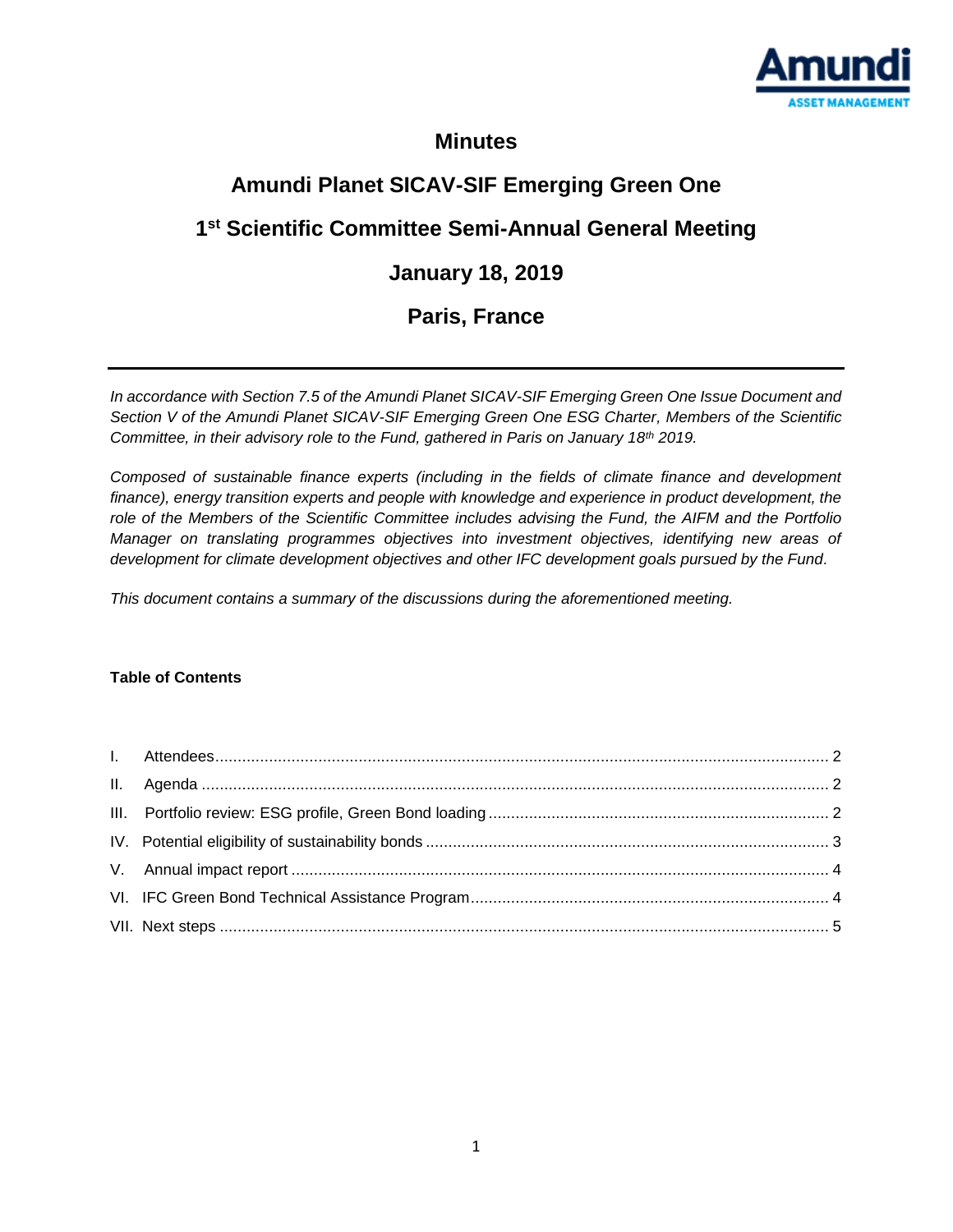

#### <span id="page-1-0"></span>**I. Attendees**

#### **IFC**

- Jean-Marie Masse, Chief Investment Officer, Financial Institutions Group (Scientific Committee Member)
- Piotr A. Mazurkiewicz, Principal E&S Specialist (Scientific Committee Member)

#### **EBRD**

- Terry McCallion, Director, Energy Efficiency and Climate Change (Scientific Committee Member)
- Mikko Venermo, Lead Adviser, Environment & Sustainability (Scientific Committee Member)
- Britta Bochert, Principal Banker, Financial Institutions (Guest)

#### **Proparco**

 Pierre Forestier, Director of Sustainable Development and Operations Support (Scientific Committee Member)

#### **EIB**

- Eugene Howard, Senior Energy Economist (Scientific Committee Member)
- Daniel Farchy, Investment Officer (Scientific Committee Member)

#### **Amundi**

- Timothée Jaulin, Supranational Entities Coverage, IBL and Board Member of Amundi Planet SICAV-SIF (Guest)
- Maxim Vydrine, Fund Manager, EM Platform (Scientific Committee Member)
- Alexandre Lefebvre, Head of Business Development, EM Platform (Guest)
- Ly Lai, Head of ESG Analysis, ESG Team (Scientific Committee Member)
- Nicolas Brousseau, Business Support and Operation (Guest)
- Tobias Hessenberger, Investment Solutions, IBL (Guest)

#### <span id="page-1-1"></span>**II. Agenda**

The agenda of the first Semi-Annual General Meeting of the Scientific Committee had been set as follows:

- 1. Portfolio review: ESG profile and Green Bond loading
- 2. Eligibility of Sustainable Bonds
- 3. Annual Impact Report
- 4. Expansion of Green Bond investment opportunities
- 5. Any other business

#### <span id="page-1-2"></span>**III. Section 1 - Portfolio review: ESG profile and Green Bond loading**

The Fund Manager noted that the target for the fund was to be 100% green by the end of Year 7. In order to achieve this goal, different thresholds were set per year: 15% by the end of Year 2, 25% by the end of Year 3, 40% by the end of Year 4, 50% by the end of Year 5, 70% by the end of Year 6 and eventually, 100% by the end of Year 7.

#### *Table 1: Guideline progress on Green Bond exposure*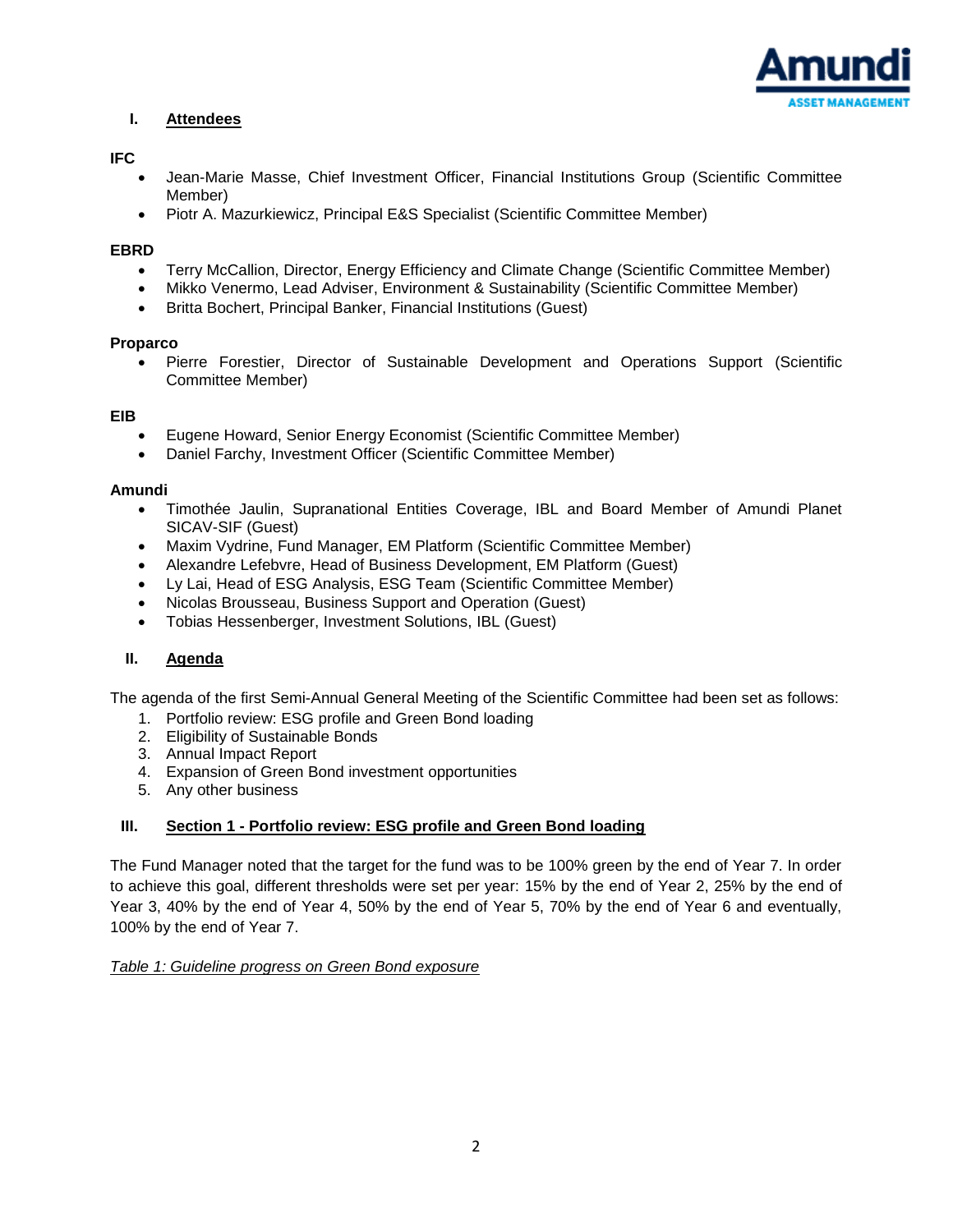



The Fund Manager noted that as of 31<sup>st</sup> December 2018, the portfolio had fourteen Green Bonds which accounted for 16.81% of the Fund (based on Amundi Planet Statutory Valuation Principles).

As far as exposure to countries was concerned, it was noted to be 5.13% in India, 3.13% in Brazil, 3.07% in China, 2.79% in Turkey, 2.03% in Costa Rica, 0.51% in UAE and 0.15% in Mexico. India and China saw the most issuance in the year, primarily from Investment Grade issuers.

While the allocation of the portfolio towards Green Bonds is ahead of schedule, the portfolio manager noted a slower growth than expected on the primary market in 2018. The most likely reason for this was the significant widening of spreads and outflows from the asset class. Global emerging markets volatility contributed to issuers postponing Green Bond issuance while the 2019 outlook is expected to be more positive.

#### <span id="page-2-0"></span>**IV. Potential eligibility of Sustainability Bonds**

The Scientific Committee also held a discussion on the potential eligibility of Sustainability Bonds in the Fund. These bonds are a new addition to the arsenal of financial instruments, which alongside moreestablished Green Bonds promote positive change in society as well as the environment.

It was noted that Sustainability and Green Bonds are adhering to the same principles. The current market trend has seen an increased issuance of Sustainability Bonds because issuers find more eligible assets under the Sustainability Bond framework (including social as well as green projects) than under a pure Green Bond framework.

From an ESG screening perspective, concerns arose over the manner in which potential issues would be screened. The Fund Manager noted that Sustainability Bonds could be considered eligible if the proceeds used for purely green investments would be above a certain threshold (e.g. above 75% of all projects financed).

The Scientific Committee expressed certain concerns with regards to the definition of the use of proceeds for Sustainability Bonds as well as related impact reporting. While the issuance guidelines may be similar to those of Green Bonds, the tools that assess the impact of the underlying social projects are still in their development phase. As such, lenders may find it more difficult to properly monitor the impact generated by projects underlying Sustainability Bonds. It is acknowledged by the Committee members that on the one hand, investors would like to see the detailed uses of proceeds underlying all issuances while on the other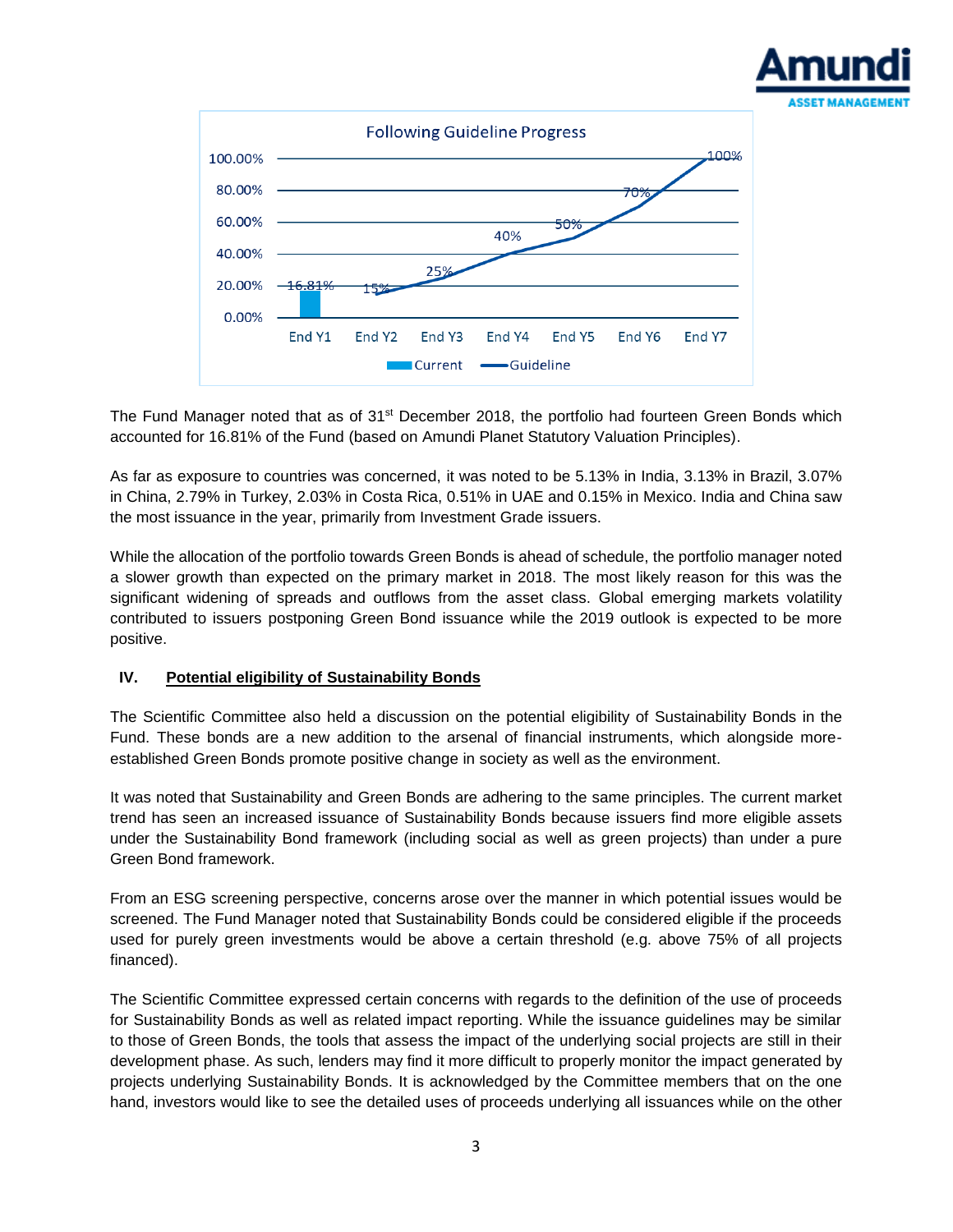

hand, reporting standards and disclosure levels for emerging market issuers differ from developed market issuers. Committee members discussed the different stages of issuers' development and evolvement of reporting standards and disclosure levels over time in certain given markets.

It was advised that for the time being Sustainability Bonds, while eligible under the general investment guidelines of Amundi Planet Emerging Green One, should not count towards the Green Bonds targets unless new market developments would justify a change.

#### <span id="page-3-0"></span>**V. Annual impact report**

The Scientific Committee discussed the progress of production of the 1<sup>st</sup> annual impact report of the Amundi Planet Emerging Green One Fund which will be published towards April 2019.

The Amundi team gave a brief outline of the impact report to the Scientific Committee. It will notably include an assessment of the environmental impact of the Green Bonds held at year end, ESG insights, ratings and a geographic description of the different issuers that the Amundi Planet Emerging Green One Fund has invested in. The impact report will also give insight into how Amundi screens issuers in order to make sure that the outlined ESG criteria are met.

In order to give a more tangible feel of the Green Bond issue process, the impact report will include case studies that will be prepared in collaboration with IFC.

It will also include a section of what IFC has been doing throughout the year to stimulate the growth of the Green Bond market, Green Bond market research as well as insights into how the investment universe of the Fund has evolved.

#### <span id="page-3-1"></span>**VI. IFC Green Bond Technical Assistance Program**

IFC has established a Green Bond Technical Assistance Program that intends to accelerate the growth of the Green Bond asset class in emerging markets through six components.

Component 1 has the objective of creating, disseminating and providing Green Bond training programs to bankers from relevant issuer banks in emerging markets and potentially other key stakeholders. Component 2 is geared at embedding and promoting good standards of Green Bond second opinions and annual impact reporting by issuers to investors, using the Green Bond Principles as a market-driven standard. Component 3 allows IFC to provide transaction support by assisting financial institutions active in emerging markets to support ex-ante second opinions and ex-post annual impact reports from qualified second opinion providers. Component 4 focuses on organizing a series of knowledge sharing events, globally, regionally and possibly locally. Component 5 is geared at advisory initiatives to the relevant policy makers and Component 6 gives direct support to financial institutions.

So far, IFC has developed a curriculum on Green Bond and green training that was tested in Singapore and Thailand and will be further used in Indonesia. It includes a 150 page training manual with case studies and other learning materials.

Another initiative is the six-day executive program delivered by the Stockholm School of Economics with the idea being to invite banks whose Green Bond issue would be eligible for Fund purposes.